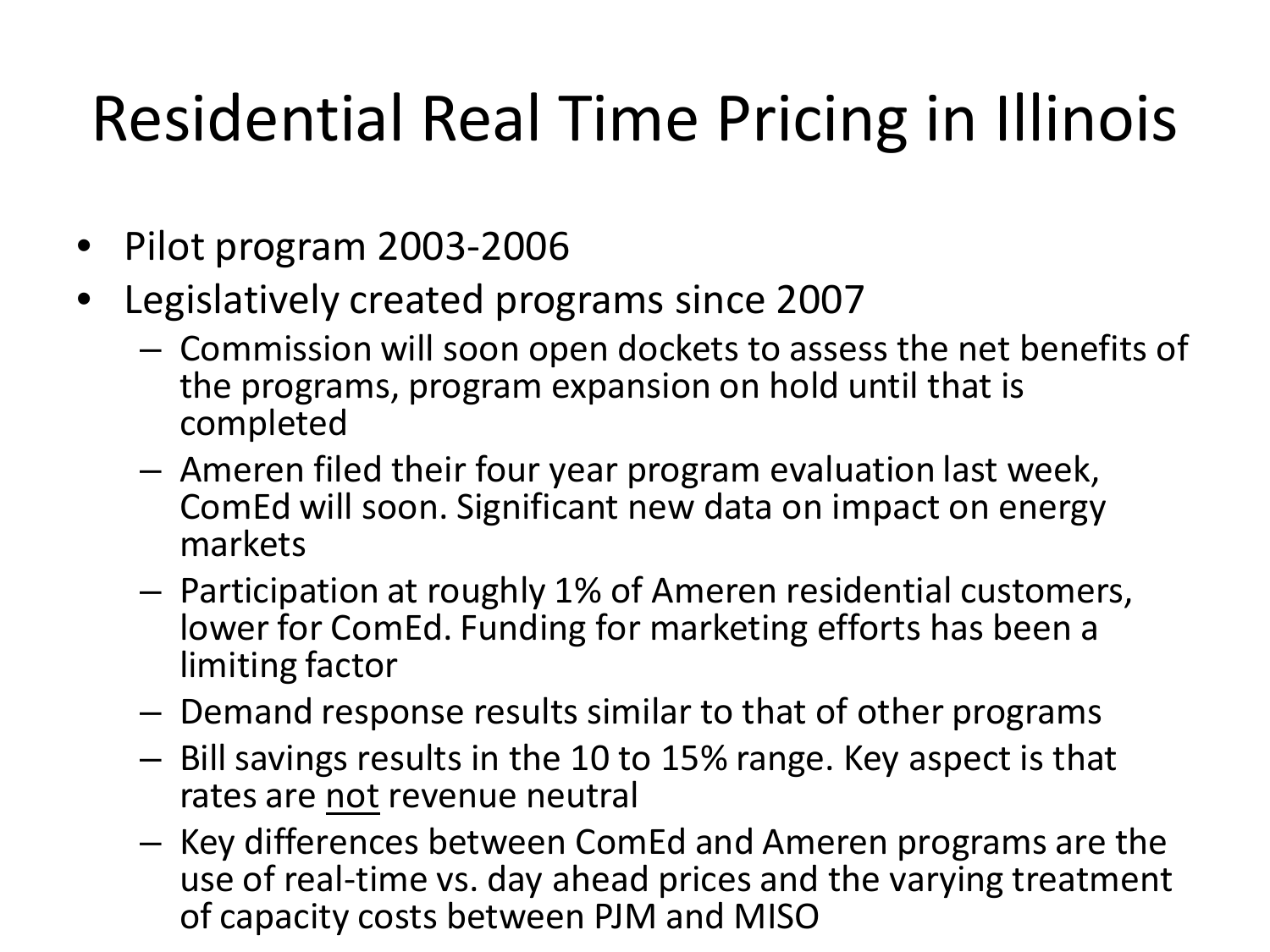## ComEd Smart Meter Pilot

- 130,000 meter pilot approved by the Commission in 2008
- Roughly 8,000 residential customers selected for an opt-out test of several rate designs and enabling technology conducted in summer 2010 (Rate designs were revenue neutral)
- Phase one impact evaluation draft completed, awaiting phase two economic analysis
- Results intended to feed into future smart grid policy docket